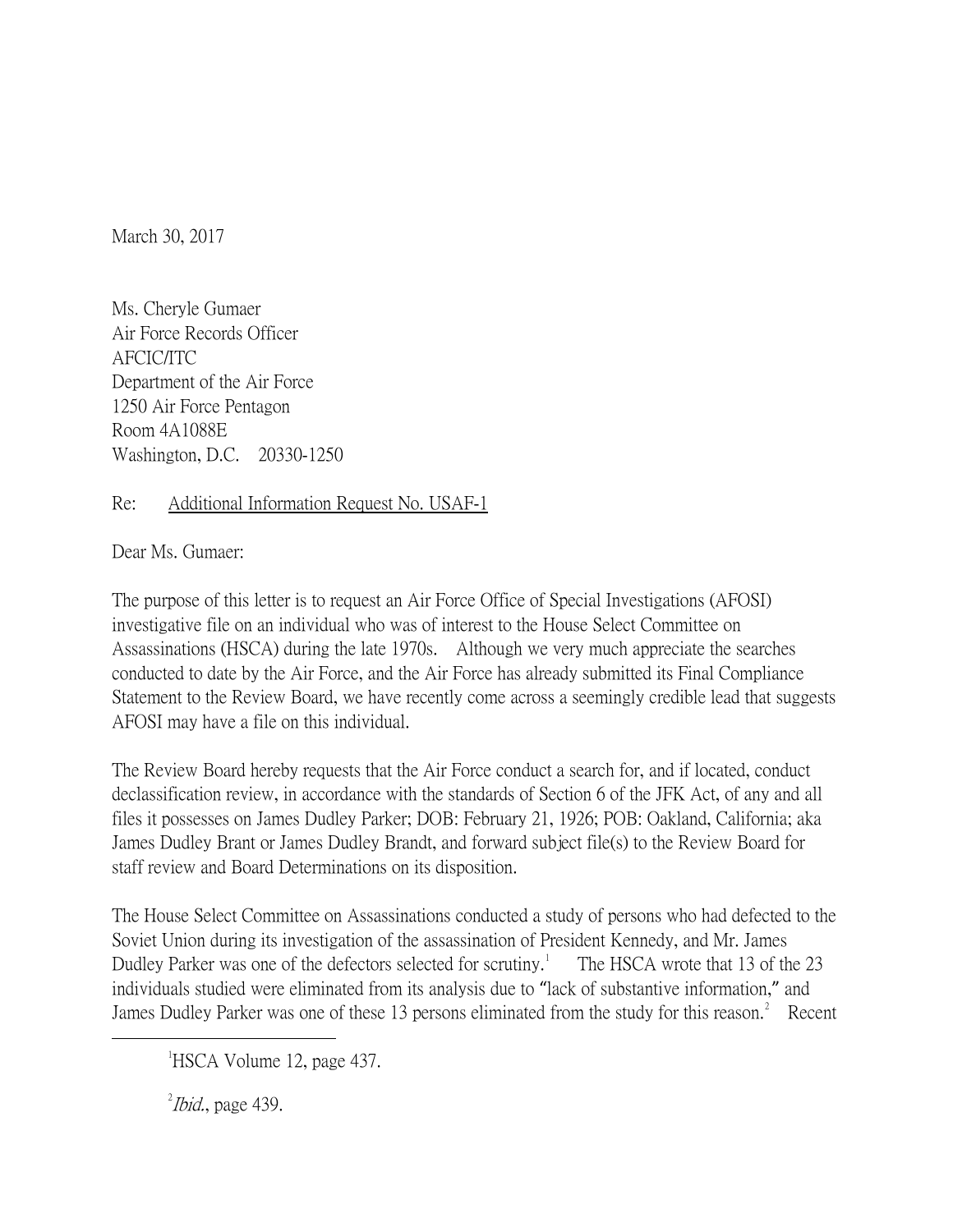Ms. Cheryle Gumaer March 30, 2017 Page 2

liaison between ARRB staff and the Army's Investigative Records Repository (IRR) at Fort Meade has revealed that the HSCA did review an Army file on a "James M. Parker" with the same birthdate as James Dudley Parker, but that this individual was the wrong person--thus, the HSCA investigated the wrong file due to a case of mistaken identity. The present Chief of IRR informed the Review Board staff on March 27, 1998 that AFOSI did at one time possess a file on the individual the HSCA was interested in, James Dudley Parker, and that he had sometimes used aliases of James Dudley Brant and James Dudley Brandt. It is for this reason that we are making this inquiry of the Air Force.

Please use attachment 1, a convenient Declassification Review and Processing Guide for Assassination Records in accordance with the JFK Act, in processing this file prior to forwarding both required copies (pristine photocopy and highlighted or bracketed proposed redactions) to the Review Board for staff and Board review. The Review Board will make formal determinations on any redactions proposed by the Air Force, and will also make a formal determination as to whether this file should be placed in the JFK Collection at the National Archives.

If AFOSI still possesses such a file, it is unknown to us whether it was reviewed by the HSCA during its 1976-1979 tenure. Section 3(2)(E) of the JFK Act automatically designates any record that was made available for use by, obtained by, or otherwise came into the possession of the HSCA (or other government investigations into President Kennedy's assassination) as "an assassination record," and thus mandates that such records be placed into the permanent JFK Collection at the National Archives. Please forward with the file any records that would indicate which, if any, of the following investigations may have reviewed it: the HSCA; Senate Select Committee to Study Governmental Operations with Respect to Intelligence Activities ("Church" Committee); House Select Committee on Intelligence ("Pike" Committee); or Commission on Central Intelligence Agency Activities Within the United States ("Rockefeller Commission").

If subject file once existed and has now been destroyed, please provide a detailed explanation of the circumstances under which it was destroyed.<sup>[3](#page-1-0)</sup>

Please provide a written response indicating whether such an investigative file exists anywhere within the Air Force by April 30, 1998; if so, please forward two copies of the reviewed file (in accordance with the procedures in attachment 1) to the Review Board not later than May 30, 1998.

<span id="page-1-0"></span> $\frac{1}{3}$ <sup>3</sup> ARRB staff understands from the Chief, IRR that subject AFOSI file is still likely in existence.